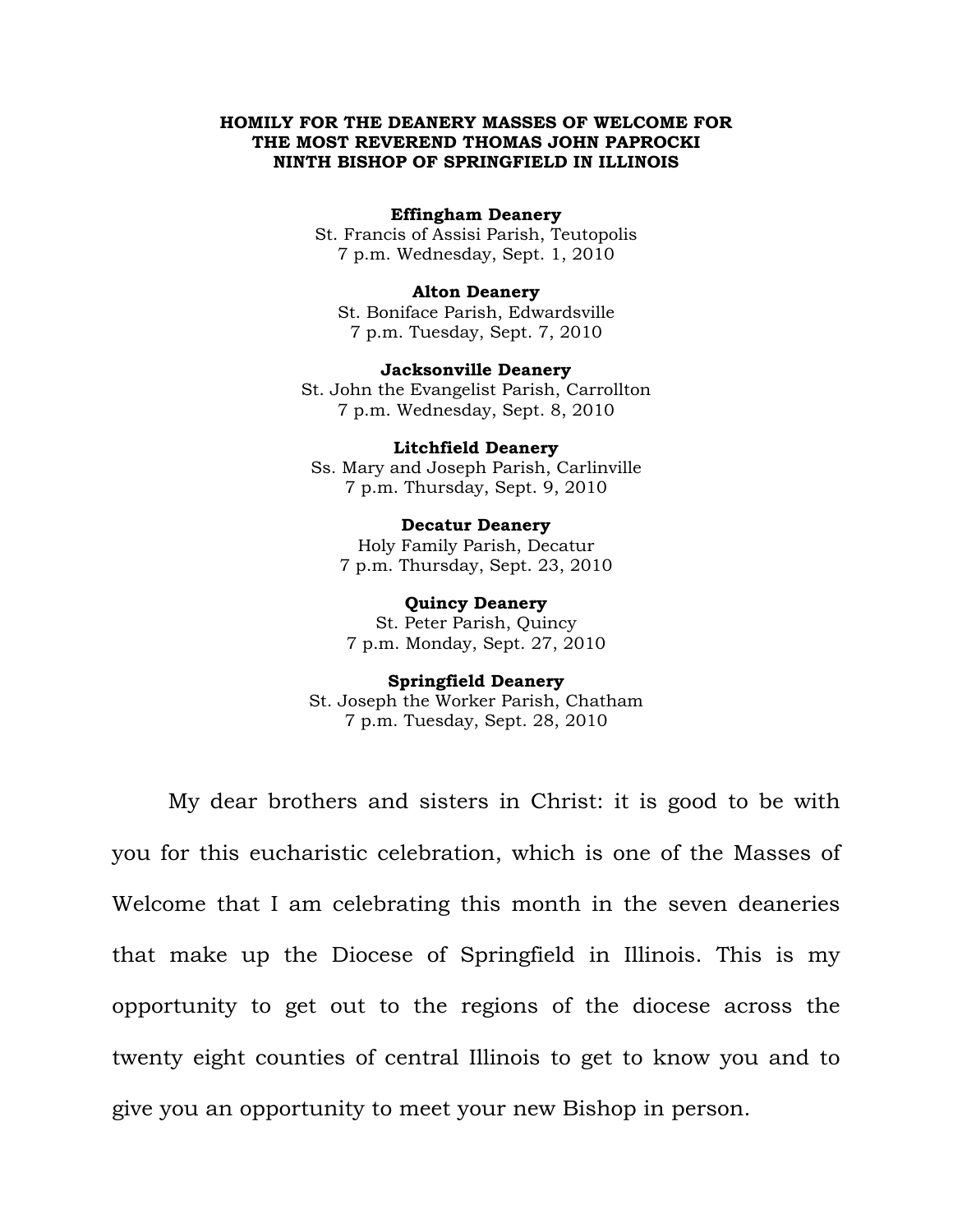Since my Installation as your new Bishop on June 22<sup>nd</sup>, many people have already reached out to make me feel at home. I am indeed happy to call Springfield my new home.

Because my Installation at the Cathedral of the Immaculate Conception in Springfield took place on the Feast of the English Martyrs, Saints Thomas More and Bishop John Fisher, I have asked the priests of the diocese to use both my first name, Thomas, and my middle name, John, at the point in the Eucharistic Prayer during Mass where you pray for your Bishop, in part as a remembrance of my father, who was named John, but also as a way of continuing to implore the intercession of these great saints, Thomas More and John Fisher.

St. Thomas More has been a special patron saint for me. We have both shared the name Thomas, both have been trained and worked as lawyers, and both have held the office of Chancellor. Because St. Thomas More is the patron saint of politicians and lawyers, he is also the patron saint of many civic officials and others who work in our state capital. St. John Fisher provides a noble example of a brave bishop who gave courageous witness to the Catholic faith. May both of them help me in ministry.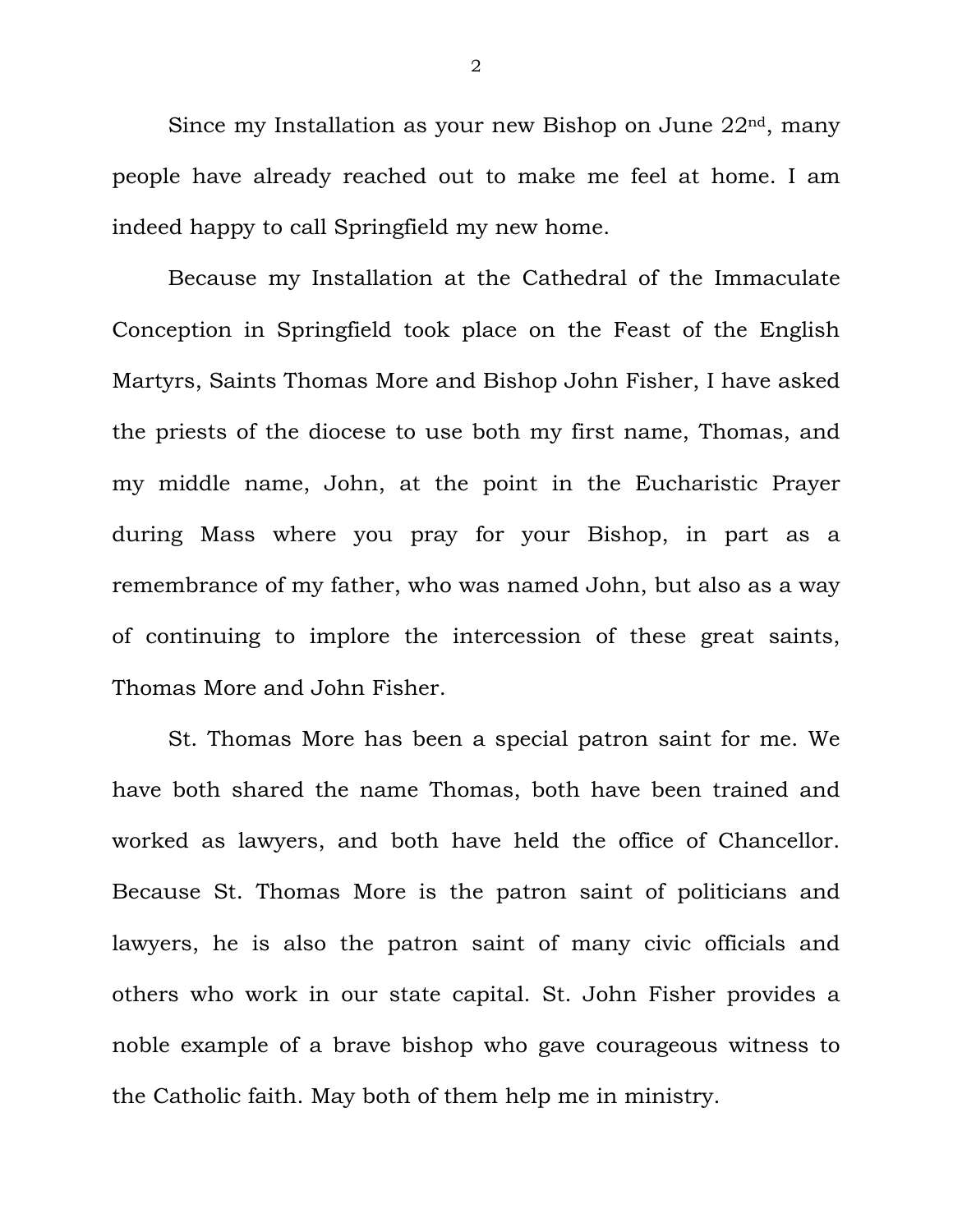It is fashionable these days for organizations to have mission statements and vision statements. The Mission Statement for the Diocese of Springfield in Illinois can be found on our diocesan website:

> Loved and chosen by God we are the Catholic Diocese of Springfield in Illinois. Through Baptism, we share responsibility for continuing the mission of Jesus. We are called to be a community whose members enable and support the gifts given to each by the Spirit. We are sent to make Christ visible in our world through worship, proclamation of the Word and service to all God' people.

 Our diocesan mission statement rightfully refers to continuing the mission of Jesus. Where do we find that mission? The mission of Jesus Christ is clearly stated in the Bible, and you can find the citation to the scriptures on a sign often seen at football games and other sporting events: *John 3:16*. You've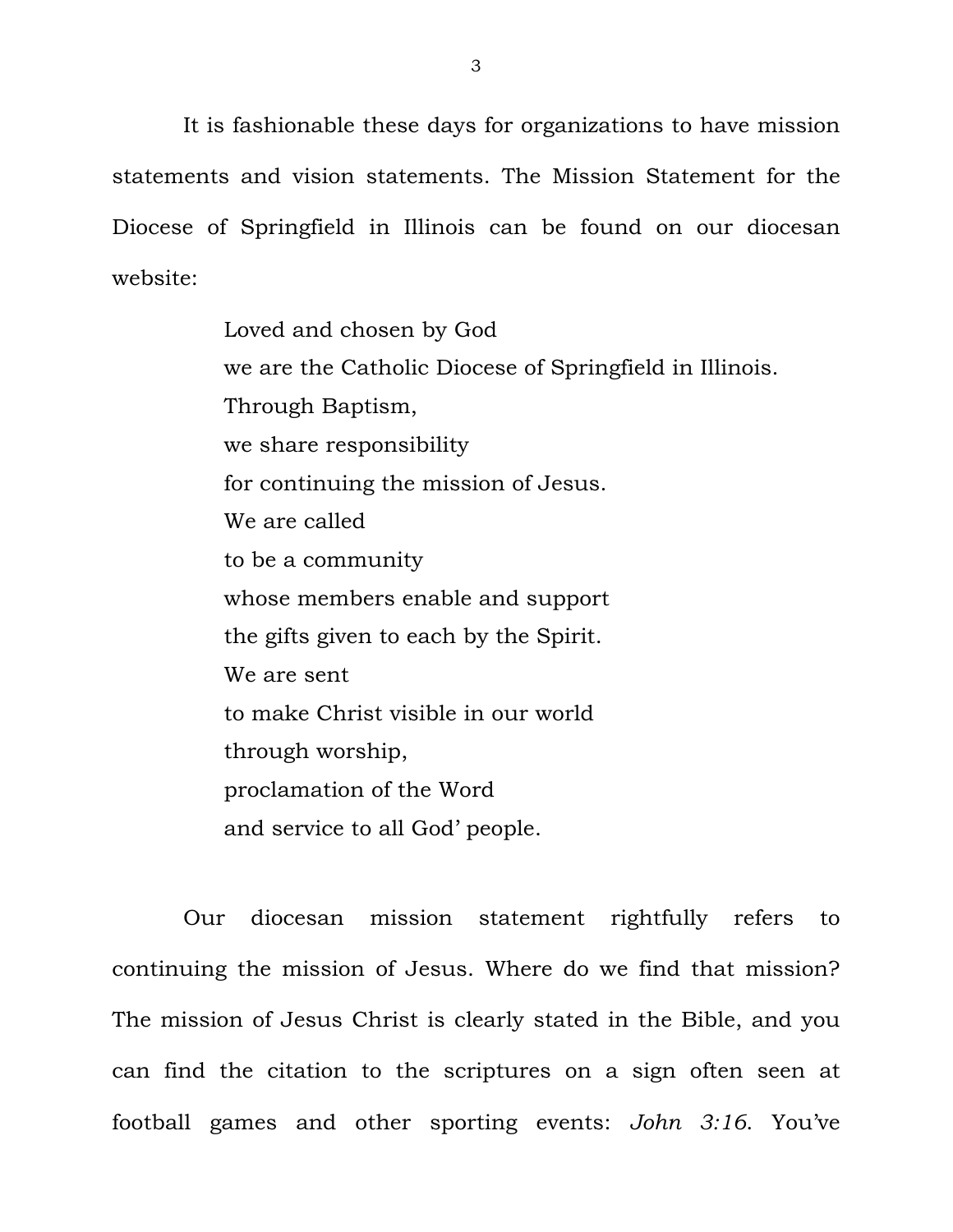probably seen the sign. Just what does *John 3:16* say? Let me quote it for you: "Yes, God so loved the world that He gave His only Son, that whoever believes in Him may not die, but may have eternal life." The next verse specifies that mission even further: "God did not send the Son into the world to condemn the world, but that the world might be saved through Him."

 Since the Church's mission comes from the Lord Himself, we are not free to change it without altering the very nature of why we exist and why the Catholic Church has continued to exist for over two thousand years. In terms of a vision statement, not only do we have more freedom to articulate how we see that mission being carried out in practical terms, but we have a responsibility to use our imaginations and creative energies to design the ways that we will continue to proclaim the Good News and make the Gospel message a lived reality in our world.

So what is my vision as the Bishop of this diocese?

 I see a local Church where Catholics take their faith seriously, seek to grow in virtue and holiness, go to Mass every Sunday and participate regularly and actively in the sacramental life of the Church and the activities of their parishes; love God with all their

4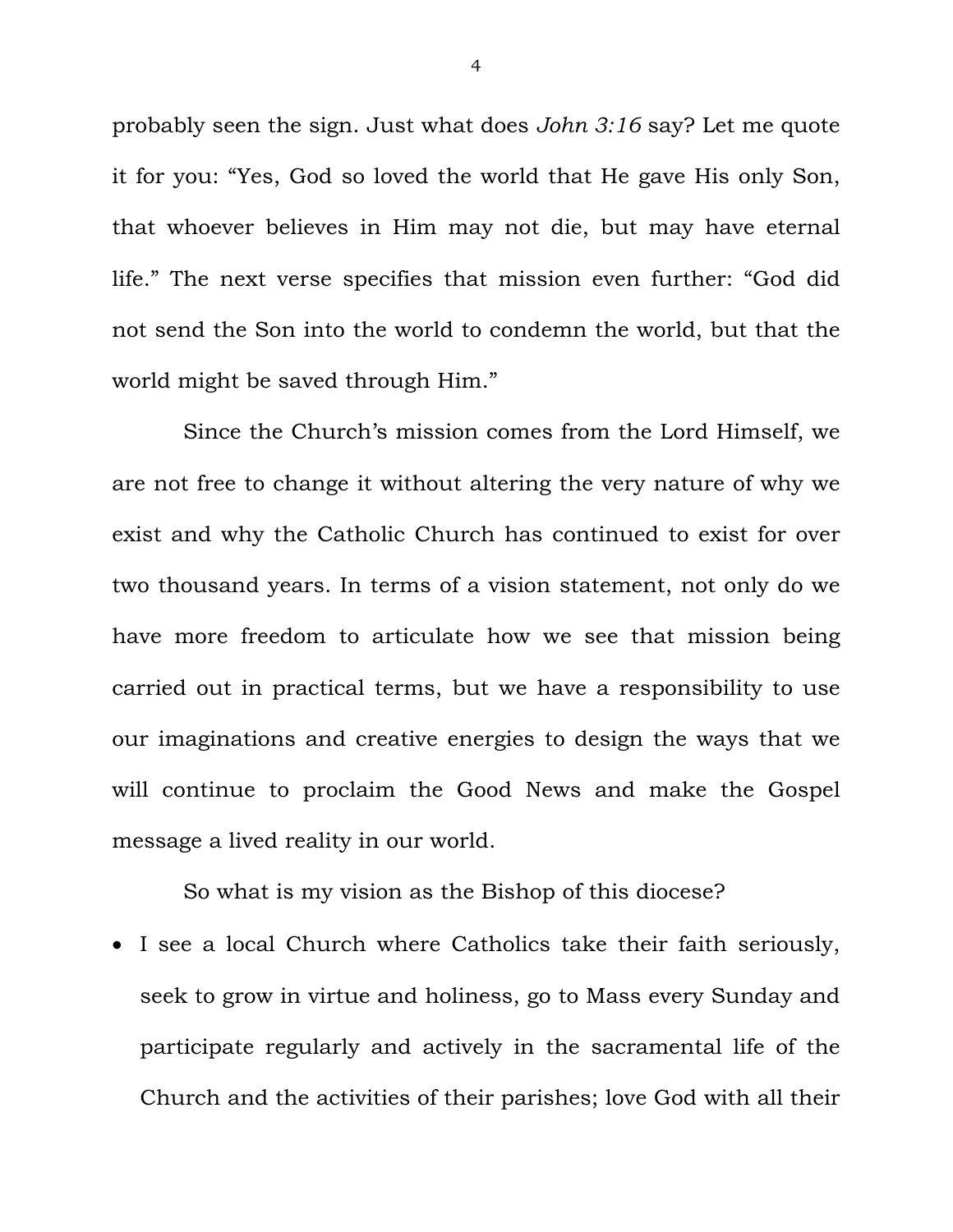heart and mind and soul and love their neighbor as themselves; bear witness to Christ in their daily lives; and promote respect for all human life from conception to natural death.

- I see a diocese where there is an abundance of vocations of young people willing to answer God's call to follow Him and dedicate their lives to carrying out His mission in the world; where there are sufficient priests to staff our parishes and serve their parishioners with virtuous commitment and impeccable integrity; devoted deacons, nuns and religious brothers dedicated to teaching the faith and caring for the sick, the poor, and the dying.
- I see communities where family life is valued, homes with a mother and a father who love their children and whose children love them; parents who educate and form their children and themselves in the Catholic faith.
- In short, I see a glimpse of God's Kingdom already foreshadowed in the life of the Church and a foretaste of the heavenly banquet in the Eucharistic feast.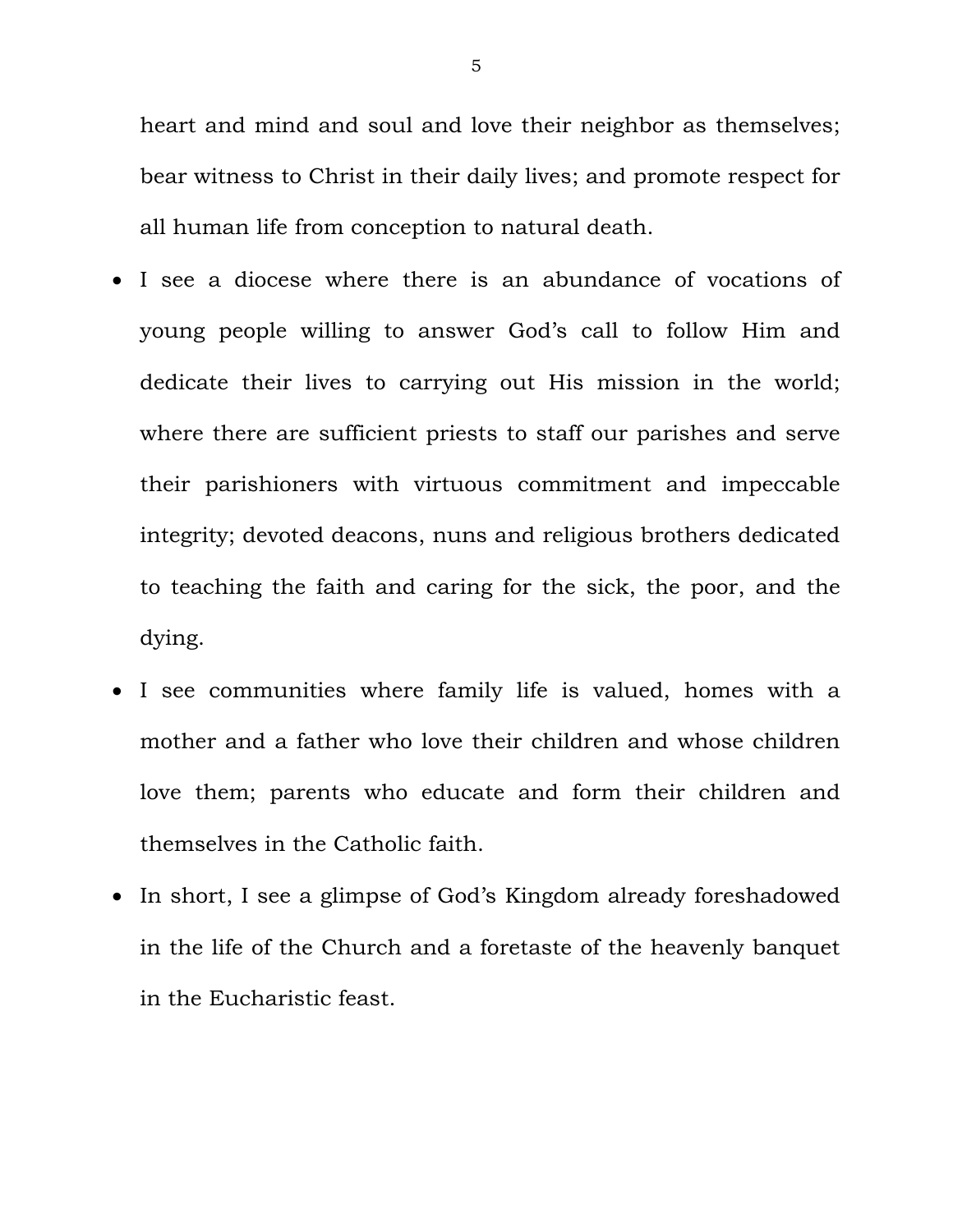All of this might sound like Utopia and in many ways it is admittedly idealistic. The fact that goals are lofty does not make them unreachable. Everything that I have described is attainable.

So what stands in our way?

 The only real obstacle that prevents this vision from becoming reality in fact is *sin*. Original sin is our inherited condition not as some sort of communicable disease, but it affects us more like beneficiaries of an estate whose ancestors squandered a fortune. We have to live with the fact that the spiritual treasures of paradise were forfeited by our human ancestors. While Christ's death and resurrection have restored the gifts of heavenly treasures for us, we also have to recognize that the devil, Satan, is real, and he will do everything in his power to deflect us from our goal, which is eternal life on high with Christ in His kingdom.

 This reality should neither frighten us nor lead us to despair, for Christ is more powerful than Satan. Christ indeed has conquered sin and death. That is why it is good to remember the Prayer to St. Michael, which used to be prayed after every Mass and which we could still pray beneficially for our spiritual well-being:

6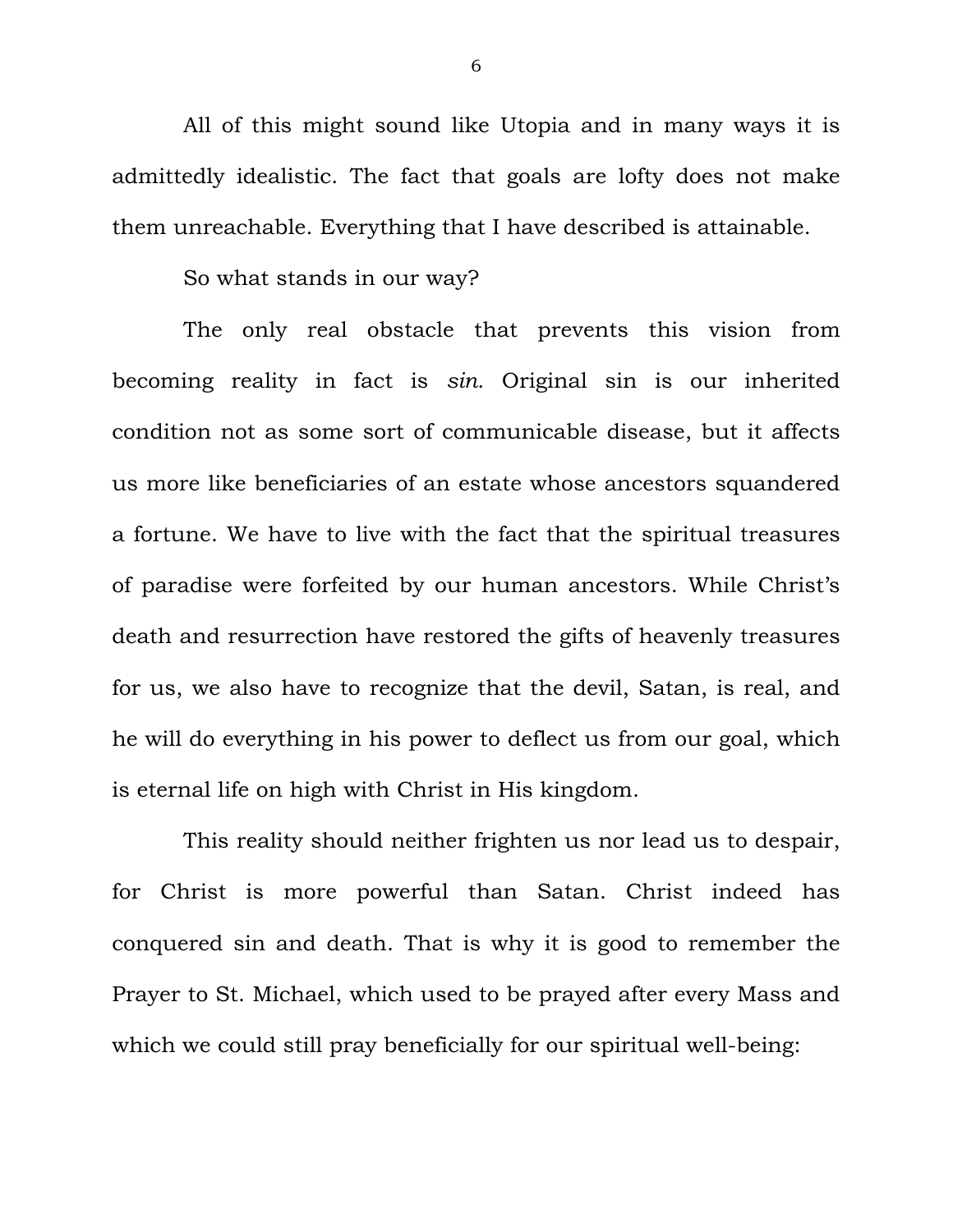*Saint Michael the Archangel, defend us in battle; Be our protection against the wickedness and Snares of the devil. May God rebuke him, we humbly pray, and do you, O Prince of the heavenly host, by the power of God, Thrust into hell Satan and all evil spirits Who prowl about the world for the ruin of souls. Amen."* 

 In sum, it should be apparent that I am not describing so much a vision of what I am going to do as your bishop, but what we can do together as the Body of Christ. To paraphrase the inaugural address of President John F. Kennedy almost fifty years ago, "Ask not what your Church can do for you; ask what you can do for the Church."

 The Church already does a multitude of good for you, thanks to God's grace. The Church is the river of God's boundless love. The Church is the font of sacramental life provided by Christ Himself. The Church is the vehicle of our eternal salvation. The Church holds the keys to God's kingdom entrusted by Christ to Peter and the apostles. It is all there for the taking as pure gift from God.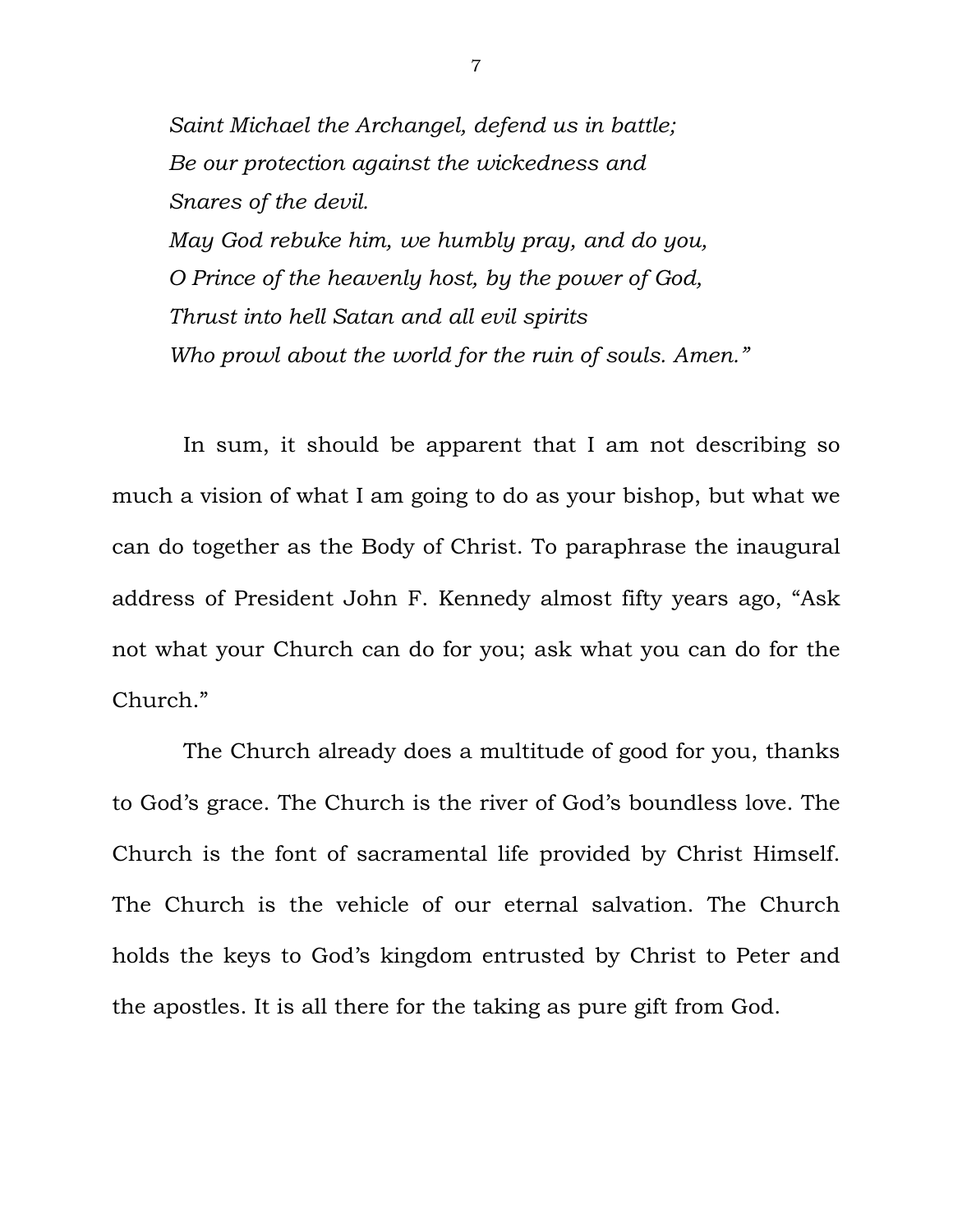How will we respond? That, my friends, is up to each one of us. I pray that everyone will respond to our Lord's gracious invitations with willing hearts in loving freedom.

 When I was named a bishop by Pope John Paul II seven years ago, I chose an Episcopal motto that reflects this truth: *Lex Cordis Caritas*, Latin for, "The Law of the Heart is Love." Sacred Scripture teaches this clearly. In chapter 31 of the Book of Jeremiah, the prophet tells us that God has written His law on our hearts. In chapter 13 of the Letter to the Romans, St. Paul says that love is the fulfillment of the law. To depict this visually, my coat of arms has two scales of justice to reflect my background in civil law and canon law, but above them both is the Sacred Heart of Jesus. On the cross, from His heart, He poured out for us His unconditional love and divine mercy. The Preface for the Feast of the Sacred Heart of Jesus, says: "Lifted high on the cross, Christ gave his life for us, so much did He love us. From His wounded side flowed blood and water, the fountain of sacramental life in the Church. To His open heart the Savior invites all men, to draw water in joy from the springs of salvation."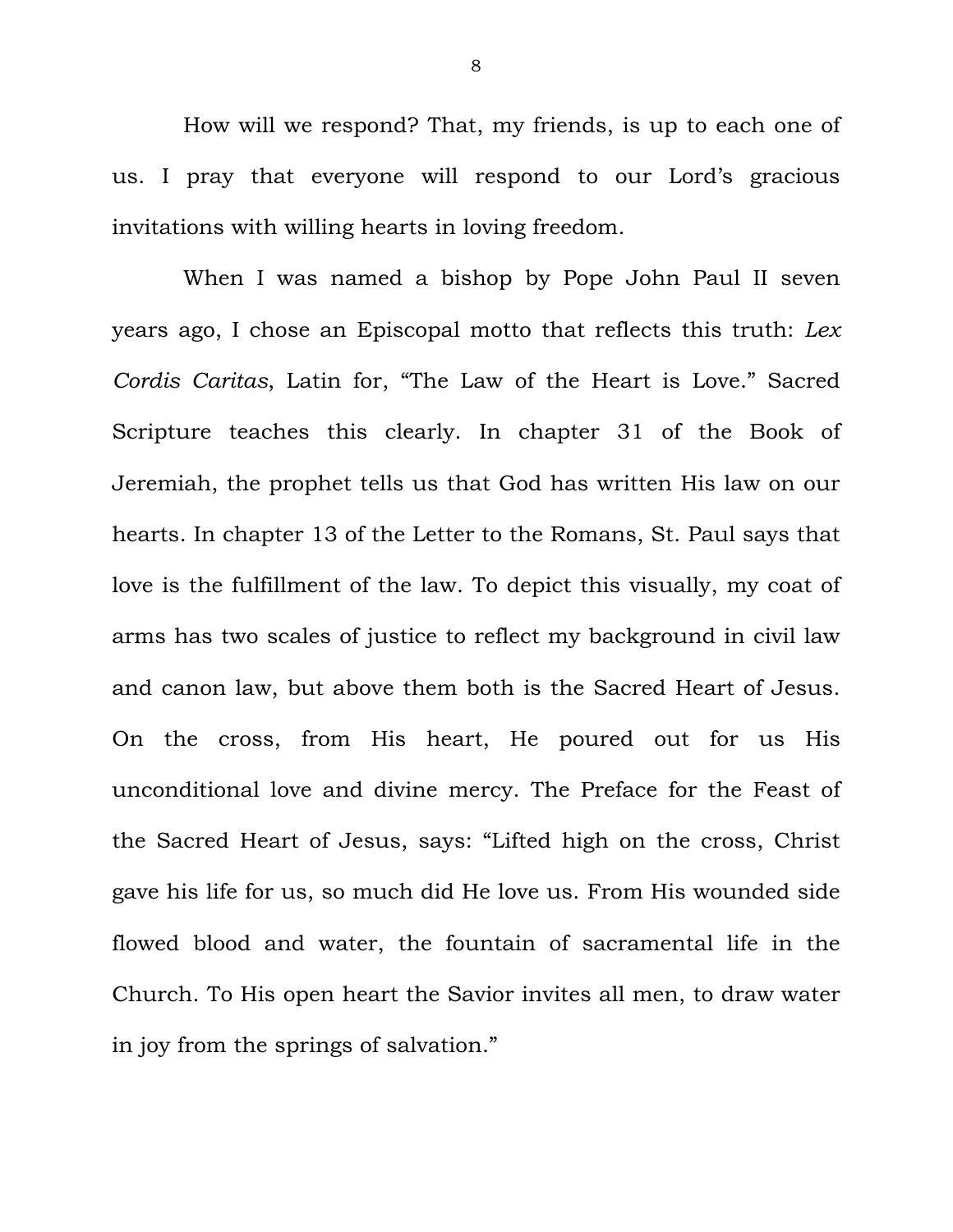So, I see my primary task as bishop is to love you, more precisely, to radiate Christ's love with the help of God's grace throughout the twenty-eight counties of central Illinois that comprise the State of Illinois.

 I look forward to visiting the towns and parishes of central Illinois and meeting the wonderful people of this diocese. On occasions such as administering the Sacrament of Confirmation, it has become customary for me to sing a song in my homily. Since many of you were not able to attend my Installation Mass last June in person, tonight I would like to conclude with the song that I used for my inaugural homily in Springfield.

 This song is by Brian Littrell, who achieved success as the lead singer for the Back Street Boys. Brian Littrell got his start in vocal music as a boy singing in his church choir. He now writes and performs Christian music, and he has written this song called, "Jesus Loves You." This sums up my whole message as a bishop.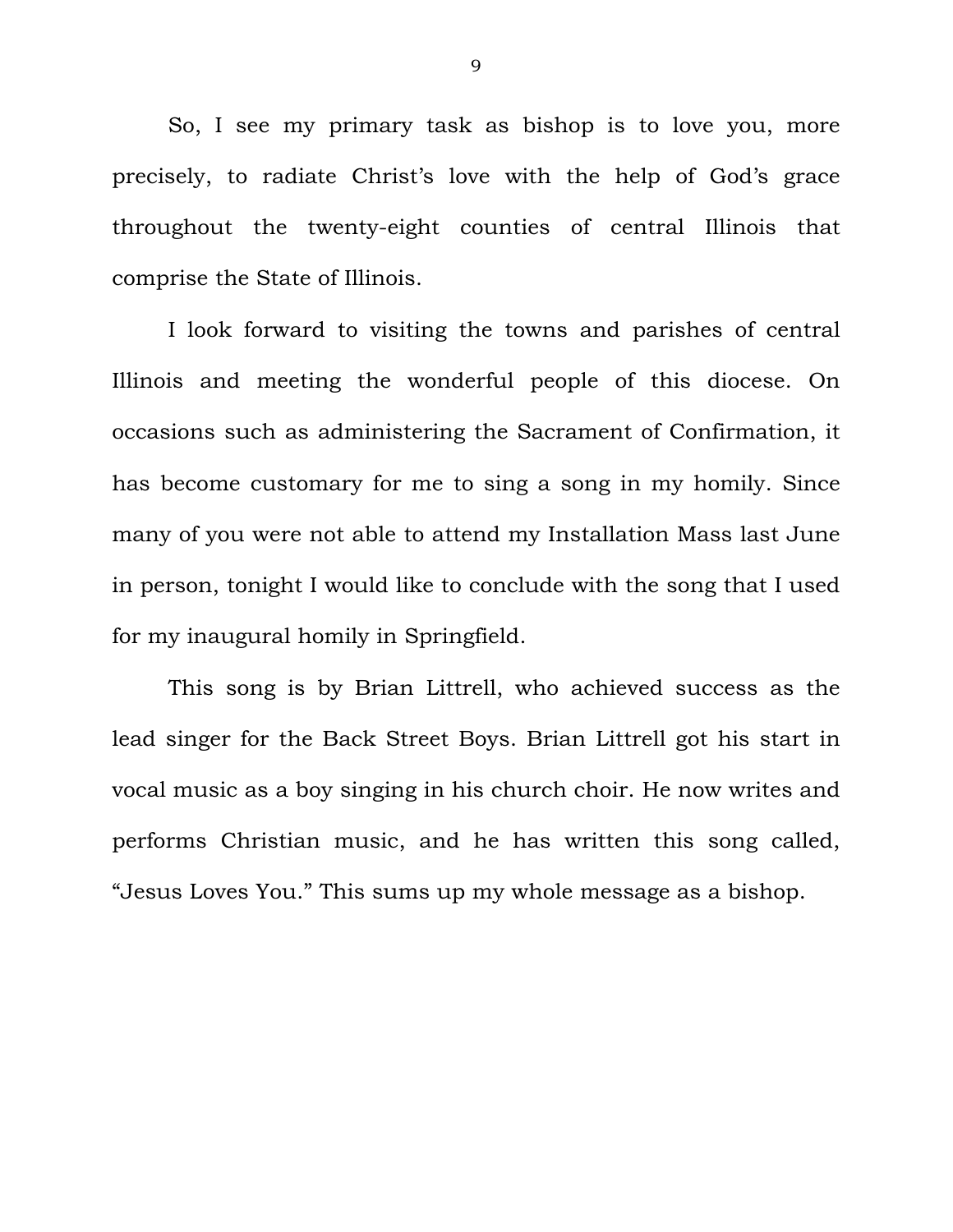All my life I've heard Him say (*Choir:* Jesus loves you!) I dropped down on my knees to pray (*Choir:* Jesus loves you!) I asked Him to come into me (*Choir:* Jesus loves you!) From Him He gives eternity (*Choir:* Jesus loves you) Yes He does (*Choir:* Jesus loves you) Say yes He does (*Choir:* Jesus loves you) Yes He does … For the Bible tells us so

You need to look inside yourself (*Choir:* Jesus loves you!) You can't take with you all your wealth (*Choir:* Jesus loves you!) He will give to you an inner strength (*Choir:* Jesus loves you!) He walked on water but you will sink (*Choir:* Jesus loves you) Yes He does (*Choir:* Jesus loves you) Say yes He does (*Choir:* Jesus loves you)